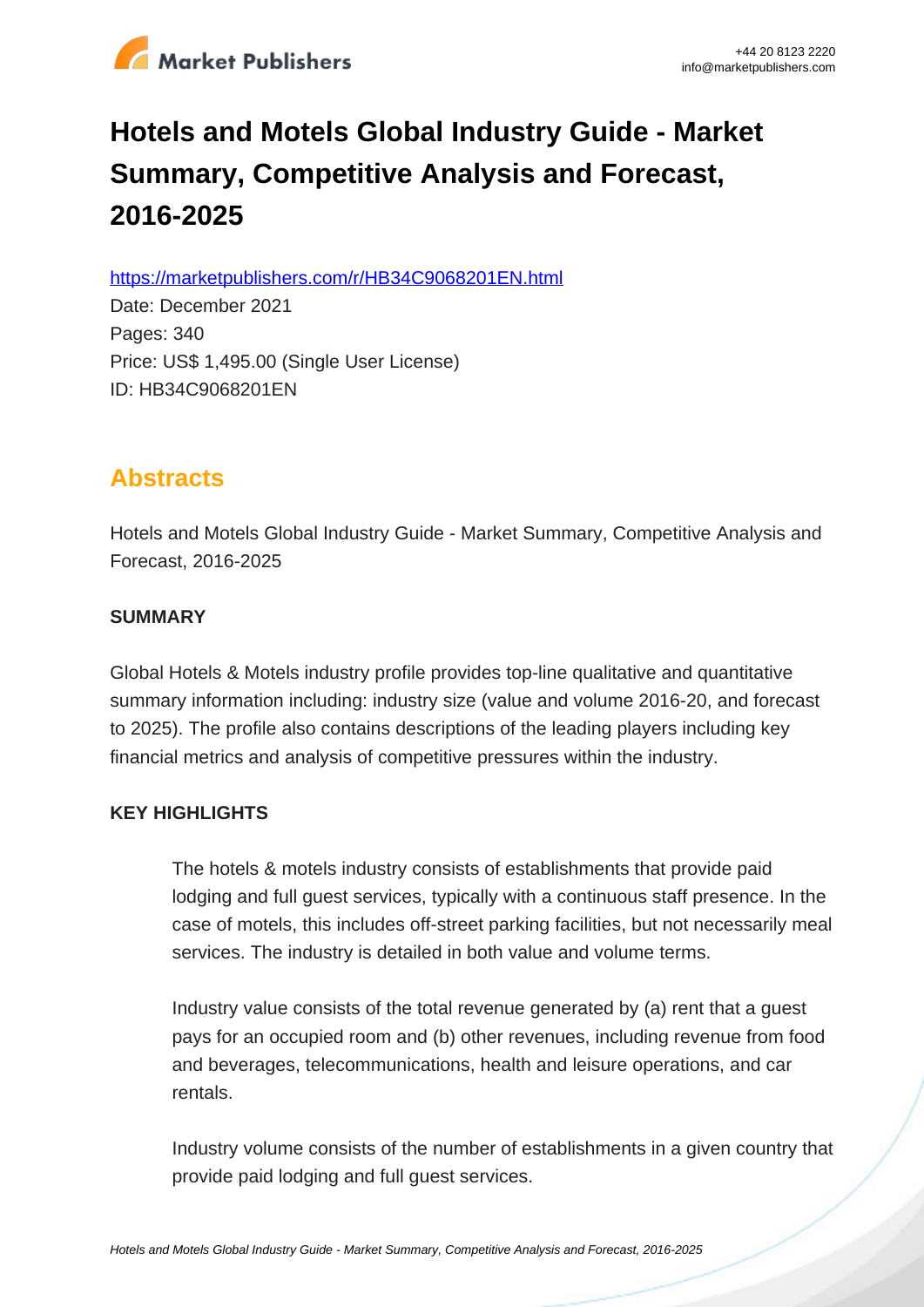

All market data and forecasts are represented in nominal terms (i.e., without adjustment for inflation) and all currency conversions used in the creation of this report have been calculated using constant 2020 annual average exchange rates.

Forecast figures presented in this report are calculated using crisis scenarios for the market. The length of the pandemic and restrictions introduced by various countries are still difficult to predict. Many governments had introduced the national lockdowns and temporarily banned sales of products that are deemed "non-essential". As the length of the pandemic and its impact on this market is not certain, the data used in this report has been modeled taking forecast impacts on national economics into consideration.

The global hotels and motels industry had total revenues of \$319.3bn in 2020, representing a compound annual rate of change (CARC) of -20.2% between 2016 and 2020.

The number of establishments increased with a compound annual growth rate (CAGR) of 1.2% between 2016 and 2020, to reach a total of 373,927.0 in 2020.

Worldwide tourism is booming, driven by the increasing affordability of flights and the rise of China's globetrotting middle class, which has driven demand for hotels and motels.

#### **SCOPE**

Save time carrying out entry-level research by identifying the size, growth, major segments, and leading players in the global hotels & motels industry

Use the Five Forces analysis to determine the competitive intensity and therefore attractiveness of the global hotels & motels industry

Leading company profiles reveal details of key hotels & motels industry players' global operations and financial performance

Add weight to presentations and pitches by understanding the future growth prospects of the global hotels & motels industry with five year forecasts by both value and volume.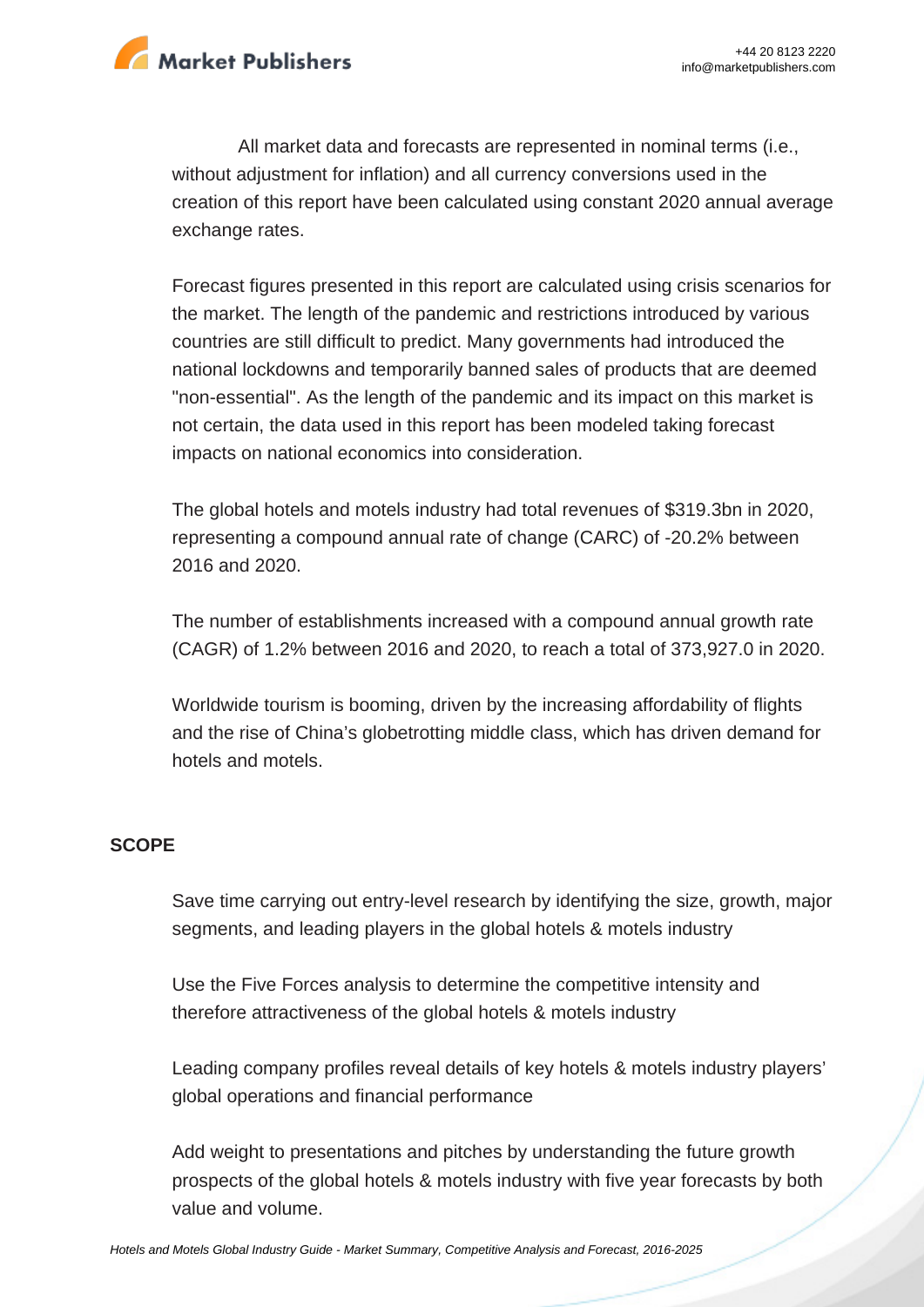

#### **REASONS TO BUY**

What was the size of the global hotels & motels industry by value in 2020?

What will be the size of the global hotels & motels industry in 2025?

What factors are affecting the strength of competition in the global hotels & motels industry?

How has the industry performed over the last five years?

What are the main segments that make up the global hotels & motels industry?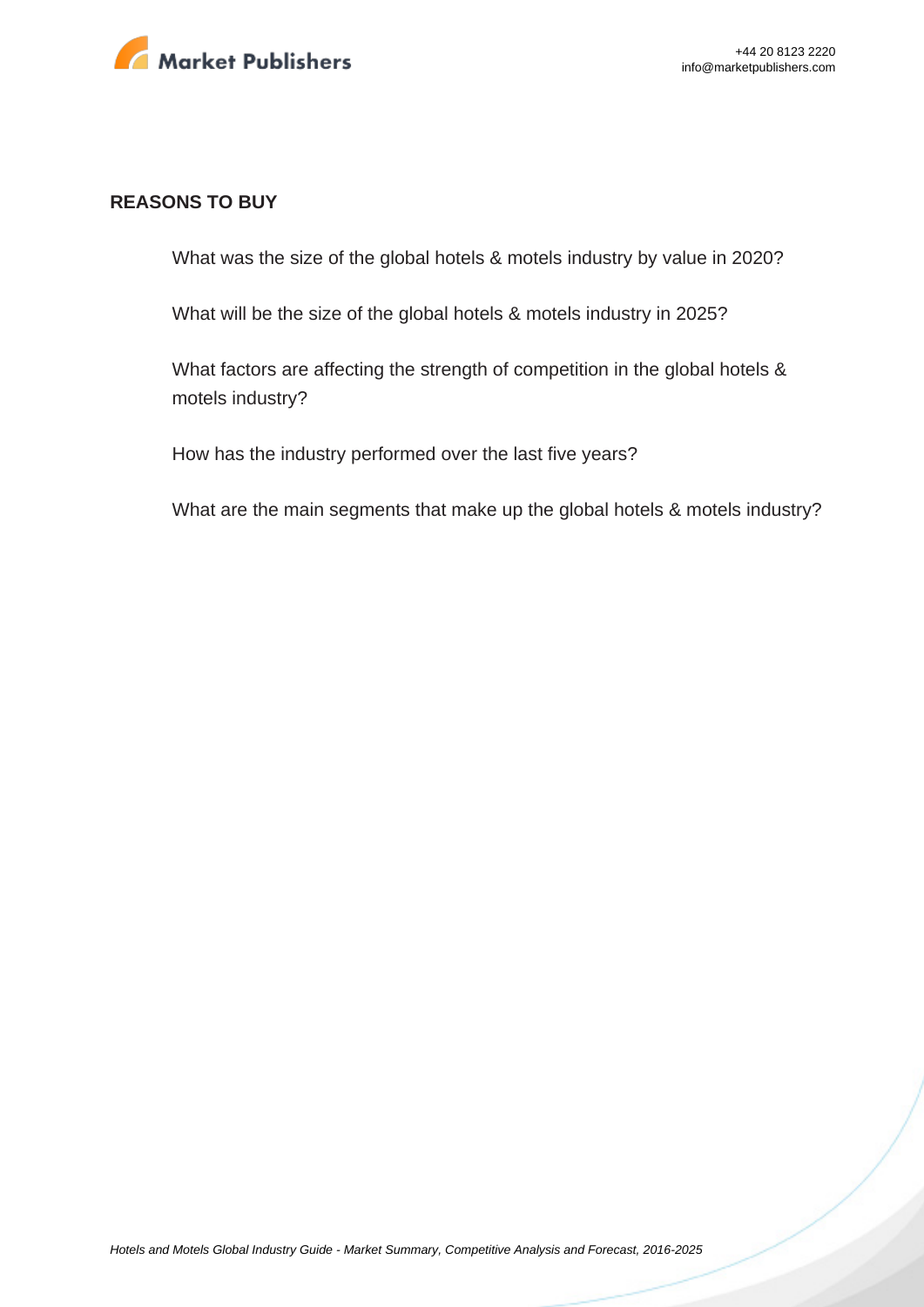

# **Contents**

#### **1 EXECUTIVE SUMMARY**

- 1.1. Market value
- 1.2. Market value forecast
- 1.3. Market volume
- 1.4. Market volume forecast
- 1.5. Category segmentation
- 1.6. Geography segmentation
- 1.7. Competitive Landscape

#### **2 INTRODUCTION**

- 2.1. What is this report about?
- 2.2. Who is the target reader?
- 2.3. How to use this report
- 2.4. Definitions

#### **3 GLOBAL HOTELS & MOTELS**

- 3.1. Market Overview
- 3.2. Market Data
- 3.3. Market Segmentation
- 3.4. Market outlook
- 3.5. Five forces analysis

#### **4 MACROECONOMIC INDICATORS**

4.1. Country data

#### **5 HOTELS & MOTELS IN ASIA-PACIFIC**

- 5.1. Market Overview
- 5.2. Market Data
- 5.3. Market Segmentation
- 5.4. Market outlook
- 5.5. Five forces analysis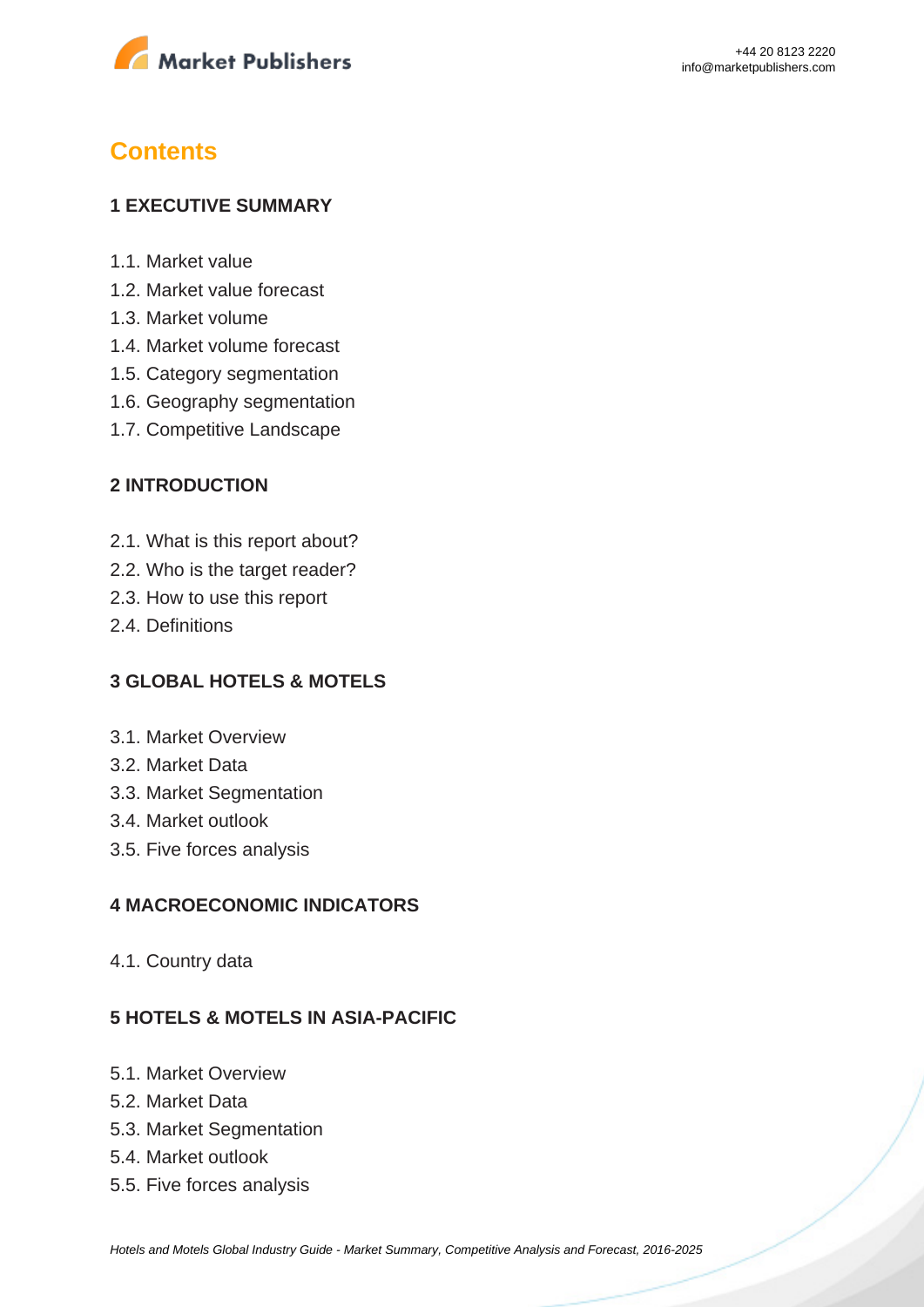

# **6 HOTELS & MOTELS IN EUROPE**

- 6.1. Market Overview
- 6.2. Market Data
- 6.3. Market Segmentation
- 6.4. Market outlook
- 6.5. Five forces analysis
- 6.6. Macroeconomic Indicators

#### **7 HOTELS & MOTELS IN FRANCE**

- 7.1. Market Overview
- 7.2. Market Data
- 7.3. Market Segmentation
- 7.4. Market outlook
- 7.5. Five forces analysis
- 7.6. Macroeconomic Indicators

#### **8 HOTELS & MOTELS IN GERMANY**

- 8.1. Market Overview
- 8.2. Market Data
- 8.3. Market Segmentation
- 8.4. Market outlook
- 8.5. Five forces analysis
- 8.6. Macroeconomic Indicators

#### **9 HOTELS & MOTELS IN ITALY**

- 9.1. Market Overview
- 9.2. Market Data
- 9.3. Market Segmentation
- 9.4. Market outlook
- 9.5. Five forces analysis
- 9.6. Macroeconomic Indicators

#### **10 HOTELS & MOTELS IN JAPAN**

10.1. Market Overview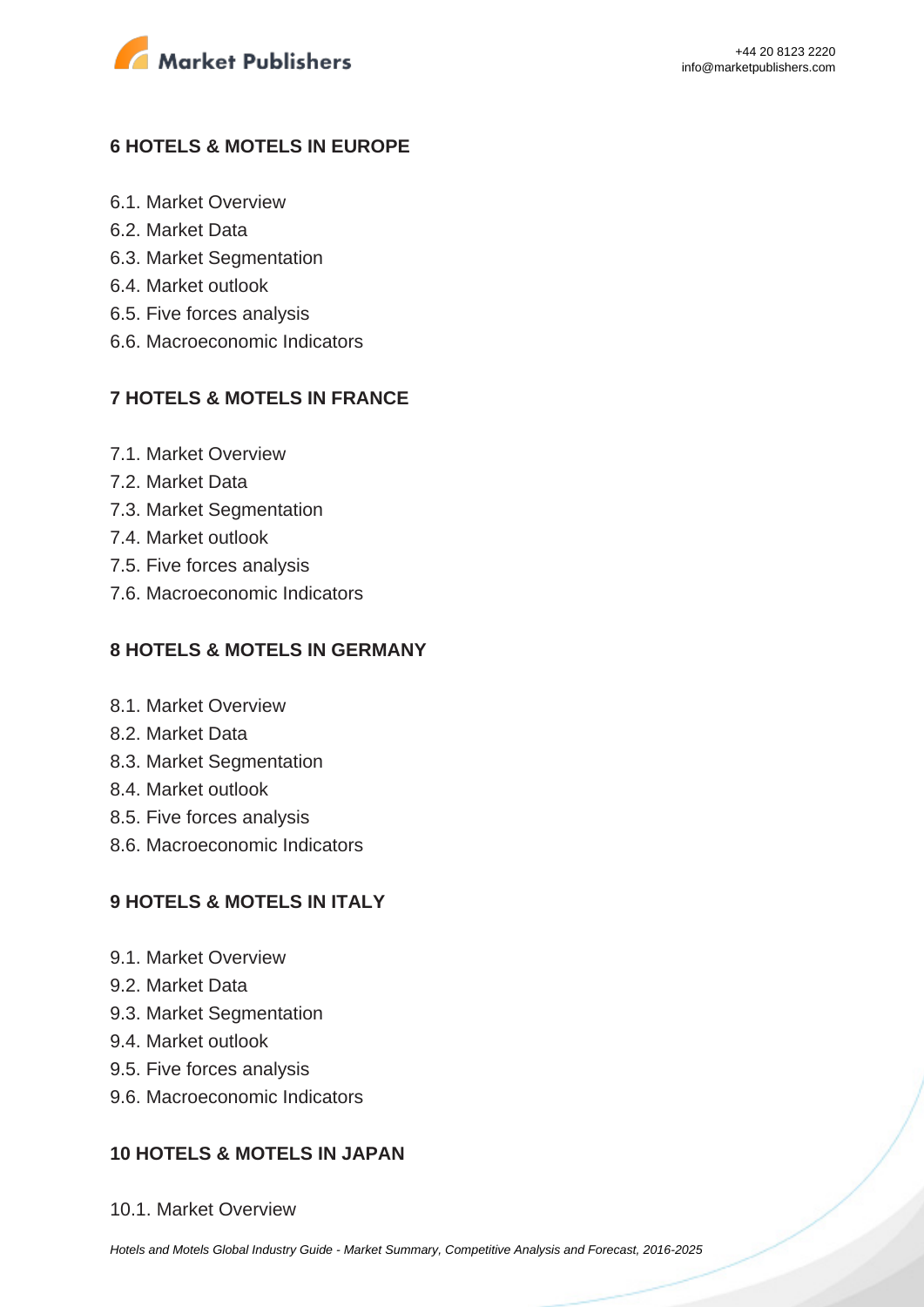

- 10.2. Market Data
- 10.3. Market Segmentation
- 10.4. Market outlook
- 10.5. Five forces analysis
- 10.6. Macroeconomic Indicators

# **11 HOTELS & MOTELS IN AUSTRALIA**

- 11.1. Market Overview
- 11.2. Market Data
- 11.3. Market Segmentation
- 11.4. Market outlook
- 11.5. Five forces analysis
- 11.6. Macroeconomic Indicators

# **12 HOTELS & MOTELS IN CANADA**

- 12.1. Market Overview
- 12.2. Market Data
- 12.3. Market Segmentation
- 12.4. Market outlook
- 12.5. Five forces analysis
- 12.6. Macroeconomic Indicators

# **13 HOTELS & MOTELS IN CHINA**

- 13.1. Market Overview
- 13.2. Market Data
- 13.3. Market Segmentation
- 13.4. Market outlook
- 13.5. Five forces analysis
- 13.6. Macroeconomic Indicators

# **14 HOTELS & MOTELS IN THE NETHERLANDS**

- 14.1. Market Overview
- 14.2. Market Data
- 14.3. Market Segmentation
- 14.4. Market outlook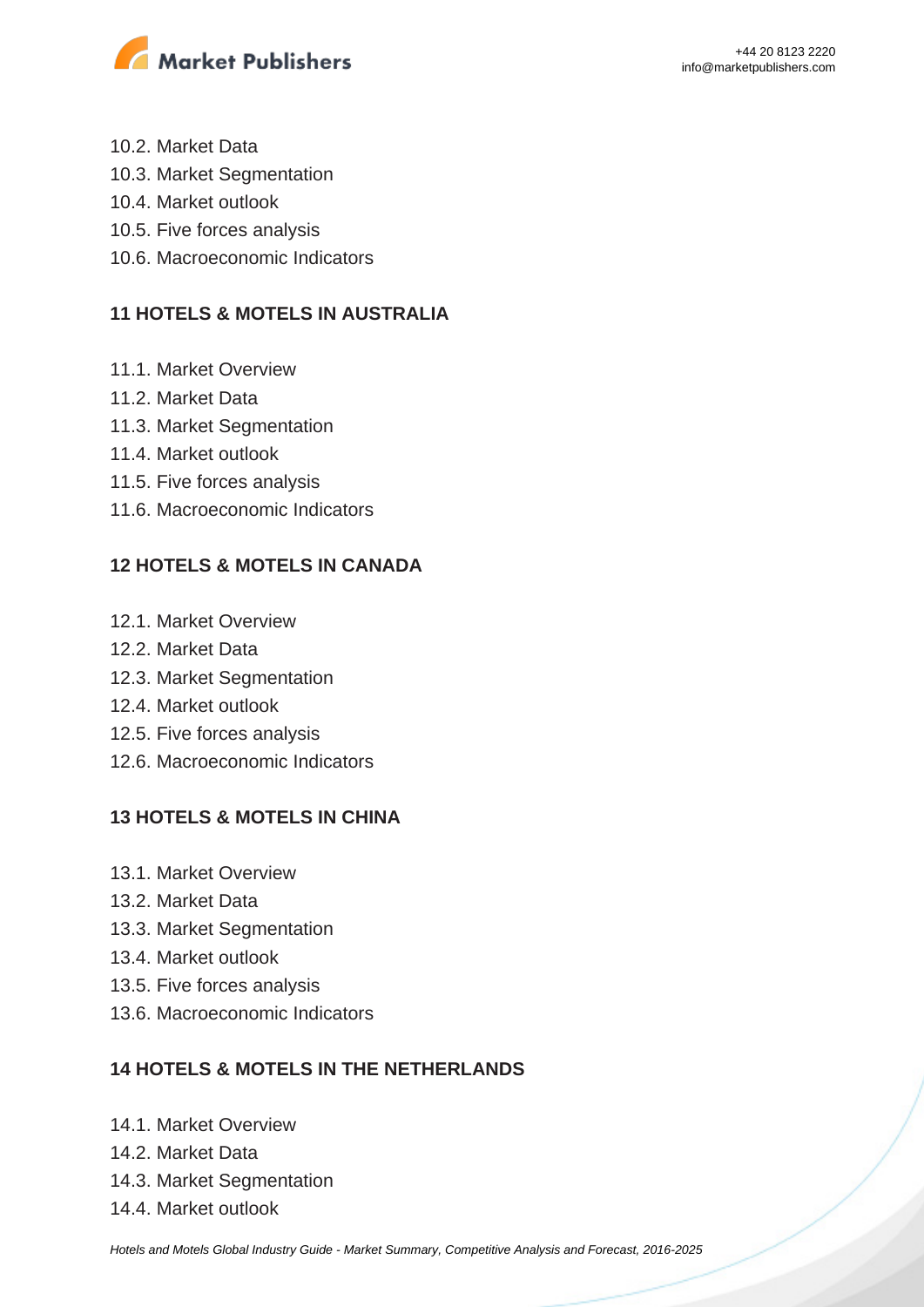

- 14.5. Five forces analysis
- 14.6. Macroeconomic Indicators

# **15 HOTELS & MOTELS IN SPAIN**

- 15.1. Market Overview
- 15.2. Market Data
- 15.3. Market Segmentation
- 15.4. Market outlook
- 15.5. Five forces analysis
- 15.6. Macroeconomic Indicators

#### **16 HOTELS & MOTELS IN THE UNITED KINGDOM**

- 16.1. Market Overview
- 16.2. Market Data
- 16.3. Market Segmentation
- 16.4. Market outlook
- 16.5. Five forces analysis
- 16.6. Macroeconomic Indicators

# **17 HOTELS & MOTELS IN THE UNITED STATES**

- 17.1. Market Overview
- 17.2. Market Data
- 17.3. Market Segmentation
- 17.4. Market outlook
- 17.5. Five forces analysis
- 17.6. Macroeconomic Indicators

# **18 COMPANY PROFILES**

- 18.1. Hilton Worldwide Holdings Inc
- 18.2. InterContinental Hotels Group Plc
- 18.3. Choice Hotels International Inc
- 18.4. Huazhu Group Ltd
- 18.5. BTG Hotels Group Co Ltd
- 18.6. GreenTree Hospitality Group Ltd
- 18.7. Wyndham Hotels and Resorts LLC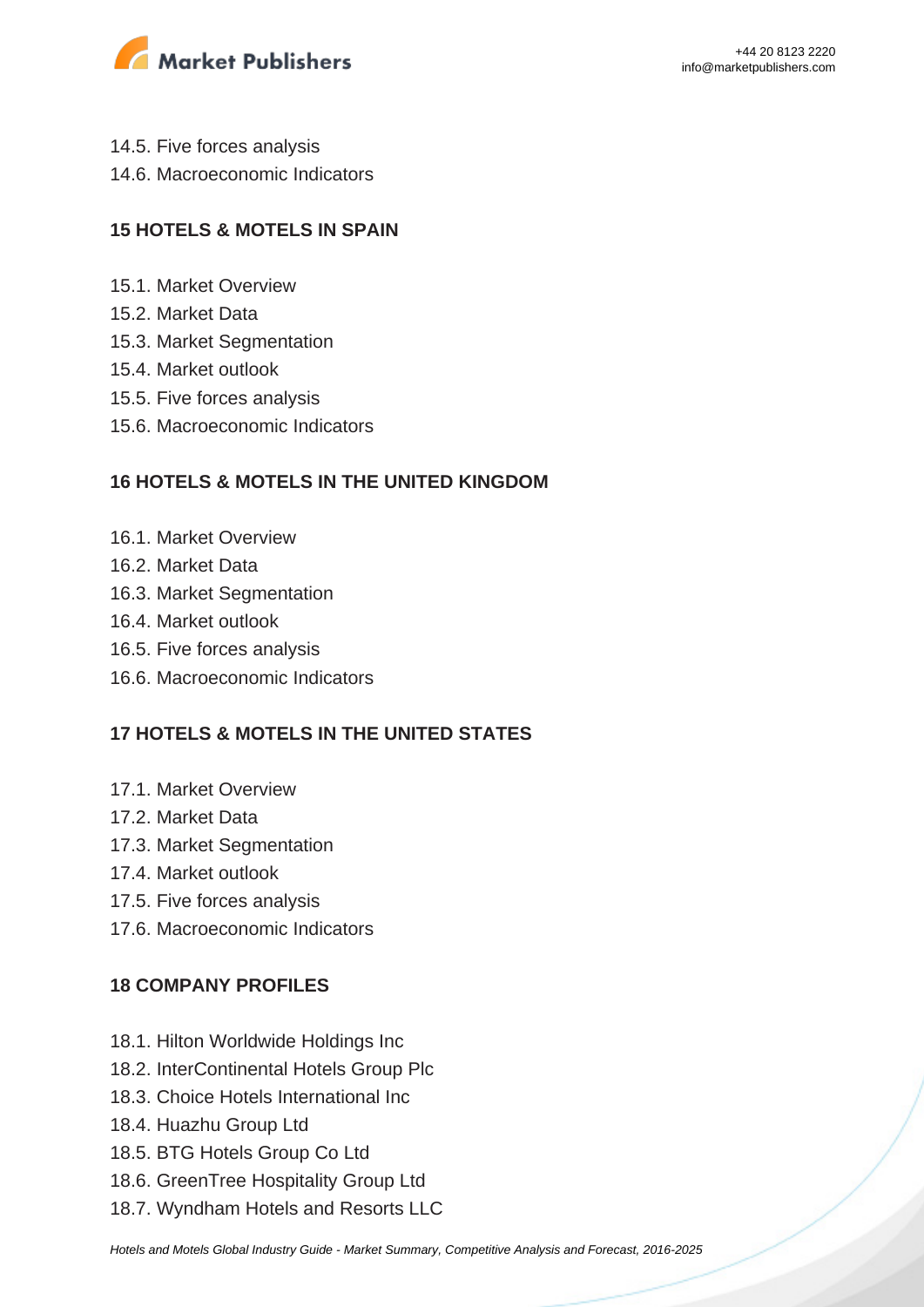



- 18.8. Best Western International Inc
- 18.9. Steigenberger Hotels AG
- 18.10. Route Inn Japan Co Ltd
- 18.11. Toyoko Inn Co Ltd
- 18.12. APA Hotel Ltd
- 18.13. Super Hotel Co., Ltd.
- 18.14. Accor SA
- 18.15. Choice Hotels International Inc
- 18.16. TFE Hotels
- 18.17. Shanghai Jin Jiang Capital Co Ltd
- 18.18. Fletcher Hotel Group
- 18.19. Van der Valk Hotels & Restaurants
- 18.20. Melia Hotels International SA
- 18.21. NH Hotel Group SA
- 18.22. Barcelo Hotels and Resorts
- 18.23. Whitbread PLC
- 18.24. Travelodge Hotels Ltd.
- 18.25. Marriott International Inc

#### **19 APPENDIX**

- 19.1. Methodology
- 19.2. About MarketLine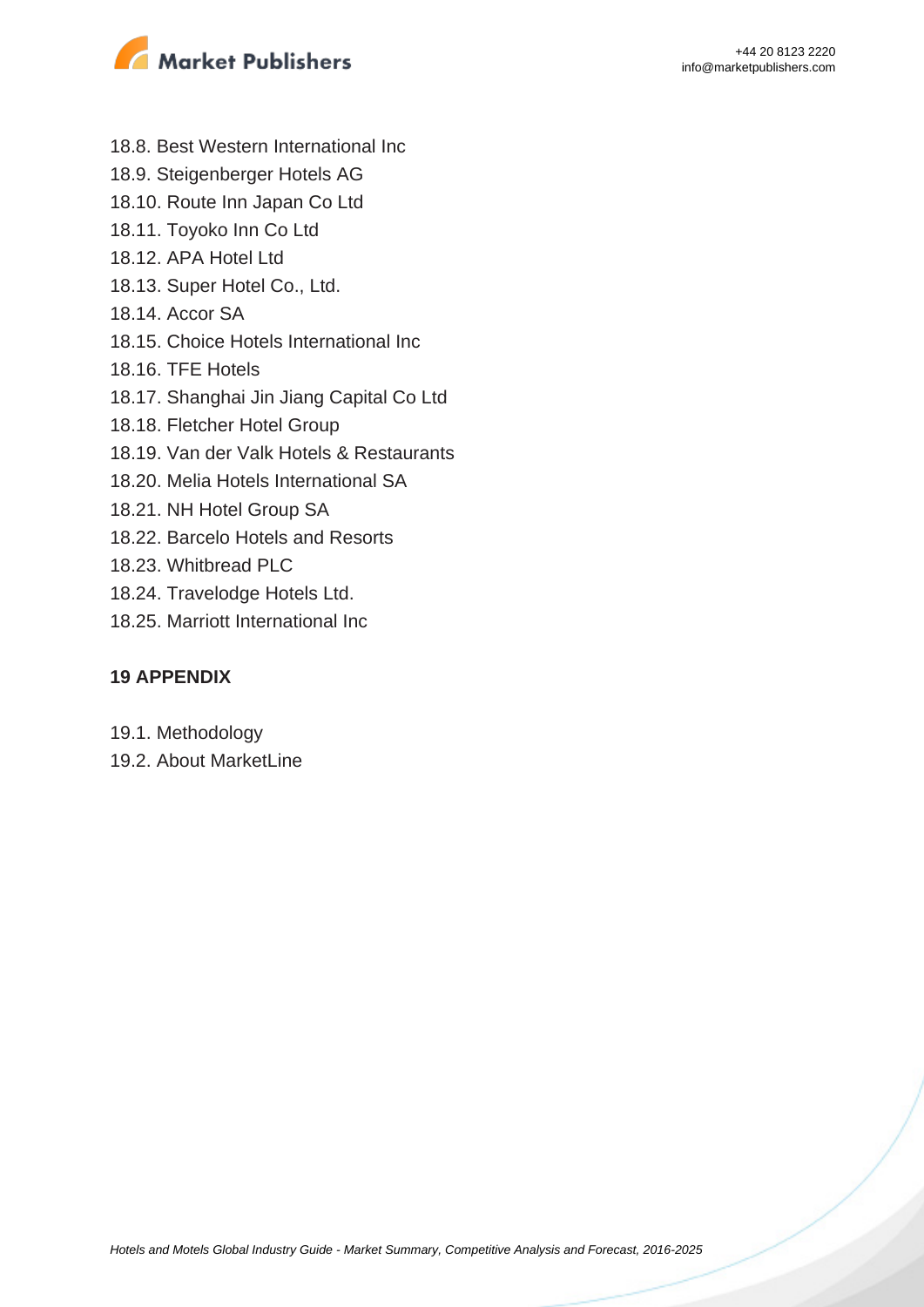

# **List Of Tables**

### **LIST OF TABLES**

Table 1: Global hotels & motels industry value: \$ billion, 2016-20 Table 2: Global hotels & motels industry volume: number of establishments, 2016-20 Table 3: Global hotels & motels industry category segmentation: \$ billion, 2020 Table 4: Global hotels & motels industry geography segmentation: \$ billion, 2020 Table 5: Global hotels & motels industry value forecast: \$ billion, 2020-25 Table 6: Global hotels & motels industry volume forecast: number of establishments, 2020-25 Table 7: Global size of population (million), 2016-20 Table 8: Global gdp (constant 2005 prices, \$ billion), 2016-20 Table 9: Global gdp (current prices, \$ billion), 2016-20 Table 10: Global inflation, 2016-20 Table 11: Global consumer price index (absolute), 2016-20 Table 12: Global exchange rate, 2016-20 Table 13: Asia-Pacific hotels & motels industry value: \$ billion, 2016-20 Table 14: Asia-Pacific hotels & motels industry volume: number of establishments, 2016-20 Table 15: Asia-Pacific hotels & motels industry category segmentation: \$ billion, 2020 Table 16: Asia-Pacific hotels & motels industry geography segmentation: \$ billion, 2020 Table 17: Asia-Pacific hotels & motels industry value forecast: \$ billion, 2020-25 Table 18: Asia-Pacific hotels & motels industry volume forecast: number of establishments, 2020-25 Table 19: Europe hotels & motels industry value: \$ billion, 2016-20 Table 20: Europe hotels & motels industry volume: number of establishments, 2016-20 Table 21: Europe hotels & motels industry category segmentation: \$ billion, 2020 Table 22: Europe hotels & motels industry geography segmentation: \$ billion, 2020 Table 23: Europe hotels & motels industry value forecast: \$ billion, 2020-25 Table 24: Europe hotels & motels industry volume forecast: number of establishments, 2020-25 Table 25: Europe size of population (million), 2016-20 Table 26: Europe gdp (constant 2005 prices, \$ billion), 2016-20 Table 27: Europe gdp (current prices, \$ billion), 2016-20 Table 28: Europe inflation, 2016-20 Table 29: Europe consumer price index (absolute), 2016-20 Table 30: Europe exchange rate, 2016-20 Table 31: France hotels & motels industry value: \$ million, 2016-20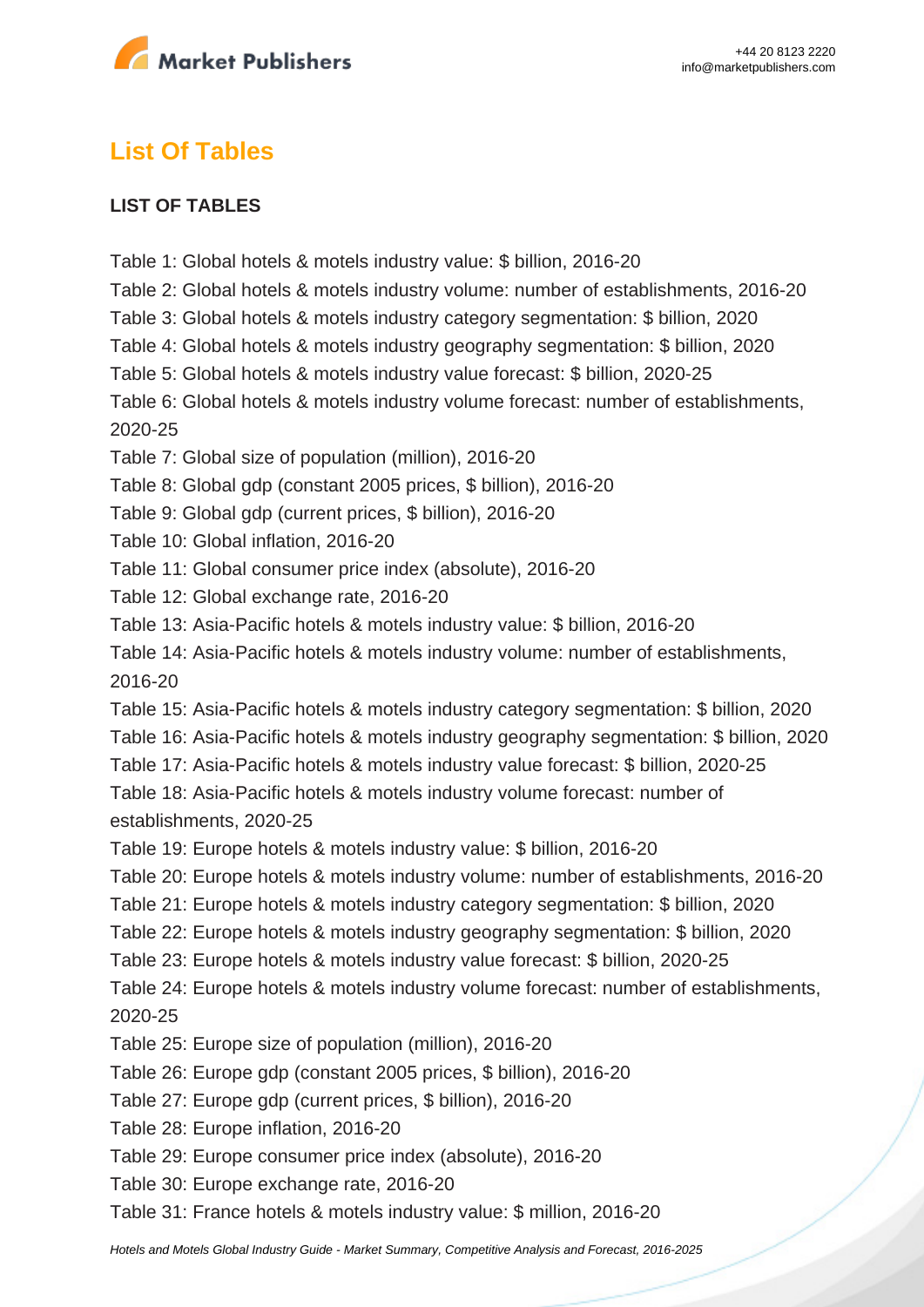

Table 32: France hotels & motels industry volume: number of establishments, 2016-20 Table 33: France hotels & motels industry category segmentation: \$ million, 2020 Table 34: France hotels & motels industry geography segmentation: \$ million, 2020 Table 35: France hotels & motels industry value forecast: \$ million, 2020-25 Table 36: France hotels & motels industry volume forecast: number of establishments, 2020-25 Table 37: France size of population (million), 2016-20 Table 38: France gdp (constant 2005 prices, \$ billion), 2016-20 Table 39: France gdp (current prices, \$ billion), 2016-20 Table 40: France inflation, 2016-20 Table 41: France consumer price index (absolute), 2016-20 Table 42: France exchange rate, 2016-20 Table 43: Germany hotels & motels industry value: \$ million, 2016-20 Table 44: Germany hotels & motels industry volume: number of establishments, 2016-20 Table 45: Germany hotels & motels industry category segmentation: \$ million, 2020 Table 46: Germany hotels & motels industry geography segmentation: \$ million, 2020 Table 47: Germany hotels & motels industry value forecast: \$ million, 2020-25 Table 48: Germany hotels & motels industry volume forecast: number of establishments, 2020-25 Table 49: Germany size of population (million), 2016-20 Table 50: Germany gdp (constant 2005 prices, \$ billion), 2016-20 Table 51: Germany gdp (current prices, \$ billion), 2016-20 Table 52: Germany inflation, 2016-20 Table 53: Germany consumer price index (absolute), 2016-20 Table 54: Germany exchange rate, 2016-20 Table 55: Italy hotels & motels industry value: \$ million, 2016-20 Table 56: Italy hotels & motels industry volume: number of establishments, 2016-20 Table 57: Italy hotels & motels industry category segmentation: \$ million, 2020 Table 58: Italy hotels & motels industry geography segmentation: \$ million, 2020 Table 59: Italy hotels & motels industry value forecast: \$ million, 2020-25 Table 60: Italy hotels & motels industry volume forecast: number of establishments, 2020-25 Table 61: Italy size of population (million), 2016-20 Table 62: Italy gdp (constant 2005 prices, \$ billion), 2016-20 Table 63: Italy gdp (current prices, \$ billion), 2016-20 Table 64: Italy inflation, 2016-20 Table 65: Italy consumer price index (absolute), 2016-20 Table 66: Italy exchange rate, 2016-20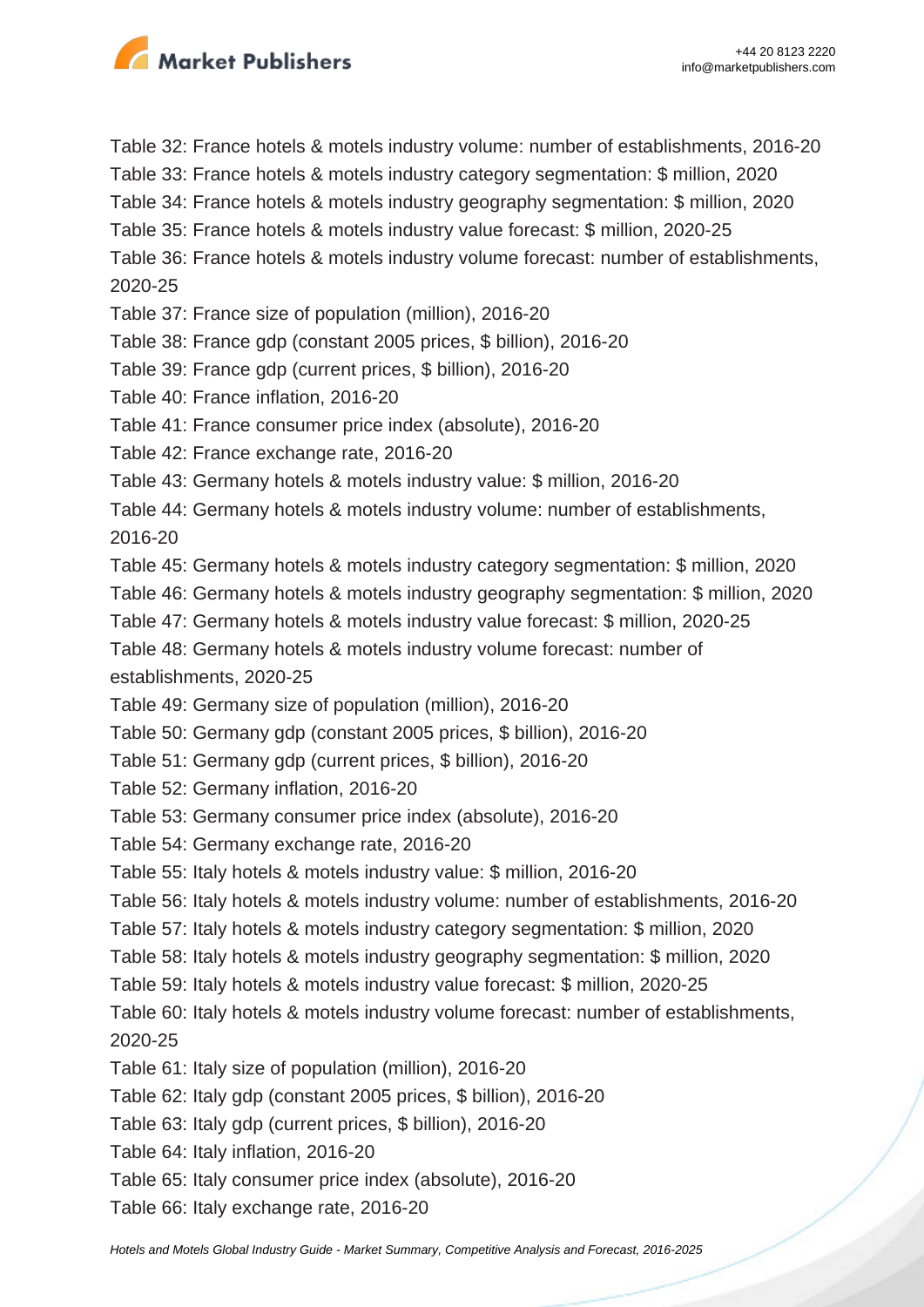

Table 67: Japan hotels & motels industry value: \$ million, 2016-20 Table 68: Japan hotels & motels industry volume: number of establishments, 2016-20 Table 69: Japan hotels & motels industry category segmentation: \$ million, 2020 Table 70: Japan hotels & motels industry geography segmentation: \$ million, 2020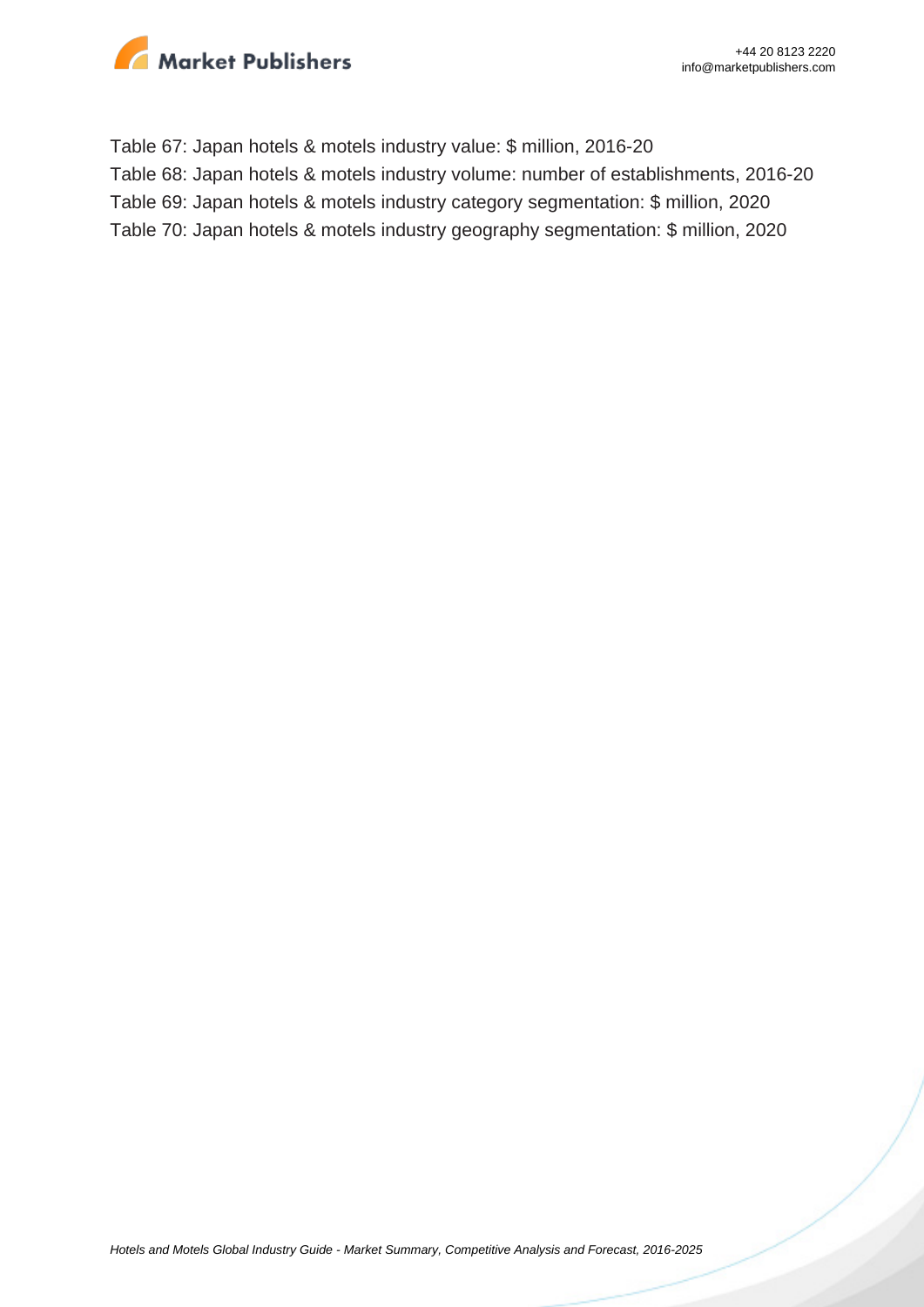

# **List Of Figures**

# **LIST OF FIGURES**

Figure 1: Global hotels & motels industry value: \$ billion, 2016-20

Figure 2: Global hotels & motels industry volume: number of establishments, 2016-20

Figure 3: Global hotels & motels industry category segmentation: % share, by value, 2020

Figure 4: Global hotels & motels industry geography segmentation: % share, by value, 2020

Figure 5: Global hotels & motels industry value forecast: \$ billion, 2020-25

Figure 6: Global hotels & motels industry volume forecast: number of establishments, 2020-25

Figure 7: Forces driving competition in the global hotels & motels industry, 2020

Figure 8: Drivers of buyer power in the global hotels & motels industry, 2020

Figure 9: Drivers of supplier power in the global hotels & motels industry, 2020

Figure 10: Factors influencing the likelihood of new entrants in the global hotels & motels industry, 2020

Figure 11: Factors influencing the threat of substitutes in the global hotels & motels industry, 2020

Figure 12: Drivers of degree of rivalry in the global hotels & motels industry, 2020

Figure 13: Asia-Pacific hotels & motels industry value: \$ billion, 2016-20

Figure 14: Asia-Pacific hotels & motels industry volume: number of establishments, 2016-20

Figure 15: Asia-Pacific hotels & motels industry category segmentation: % share, by value, 2020

Figure 16: Asia-Pacific hotels & motels industry geography segmentation: % share, by value, 2020

Figure 17: Asia-Pacific hotels & motels industry value forecast: \$ billion, 2020-25

Figure 18: Asia-Pacific hotels & motels industry volume forecast: number of establishments, 2020-25

Figure 19: Forces driving competition in the hotels & motels industry in Asia-Pacific, 2020

Figure 20: Drivers of buyer power in the hotels & motels industry in Asia-Pacific, 2020

Figure 21: Drivers of supplier power in the hotels & motels industry in Asia-Pacific, 2020

Figure 22: Factors influencing the likelihood of new entrants in the hotels & motels industry in Asia-Pacific, 2020

Figure 23: Factors influencing the threat of substitutes in the hotels & motels industry in Asia-Pacific, 2020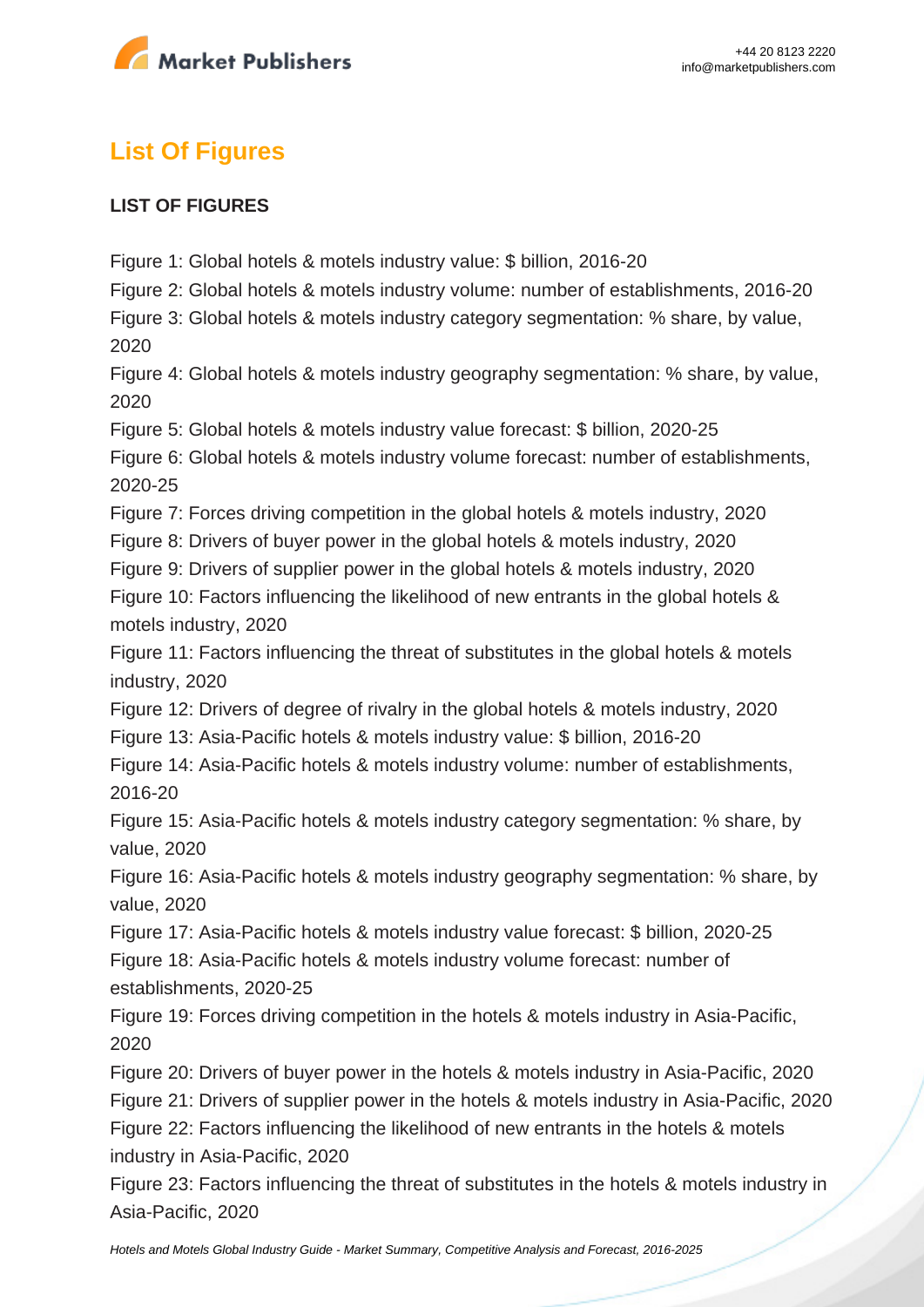

Figure 24: Drivers of degree of rivalry in the hotels & motels industry in Asia-Pacific, 2020

Figure 25: Europe hotels & motels industry value: \$ billion, 2016-20

Figure 26: Europe hotels & motels industry volume: number of establishments, 2016-20

Figure 27: Europe hotels & motels industry category segmentation: % share, by value, 2020

Figure 28: Europe hotels & motels industry geography segmentation: % share, by value, 2020

Figure 29: Europe hotels & motels industry value forecast: \$ billion, 2020-25

Figure 30: Europe hotels & motels industry volume forecast: number of establishments, 2020-25

Figure 31: Forces driving competition in the hotels & motels industry in Europe, 2020

Figure 32: Drivers of buyer power in the hotels & motels industry in Europe, 2020

Figure 33: Drivers of supplier power in the hotels & motels industry in Europe, 2020

Figure 34: Factors influencing the likelihood of new entrants in the hotels & motels industry in Europe, 2020

Figure 35: Factors influencing the threat of substitutes in the hotels & motels industry in Europe, 2020

Figure 36: Drivers of degree of rivalry in the hotels & motels industry in Europe, 2020

Figure 37: France hotels & motels industry value: \$ million, 2016-20

Figure 38: France hotels & motels industry volume: number of establishments, 2016-20

Figure 39: France hotels & motels industry category segmentation: % share, by value, 2020

Figure 40: France hotels & motels industry geography segmentation: % share, by value, 2020

Figure 41: France hotels & motels industry value forecast: \$ million, 2020-25

Figure 42: France hotels & motels industry volume forecast: number of establishments, 2020-25

Figure 43: Forces driving competition in the hotels & motels industry in France, 2020

Figure 44: Drivers of buyer power in the hotels & motels industry in France, 2020

Figure 45: Drivers of supplier power in the hotels & motels industry in France, 2020

Figure 46: Factors influencing the likelihood of new entrants in the hotels & motels industry in France, 2020

Figure 47: Factors influencing the threat of substitutes in the hotels & motels industry in France, 2020

Figure 48: Drivers of degree of rivalry in the hotels & motels industry in France, 2020 Figure 49: Germany hotels & motels industry value: \$ million, 2016-20

Figure 50: Germany hotels & motels industry volume: number of establishments,

2016-20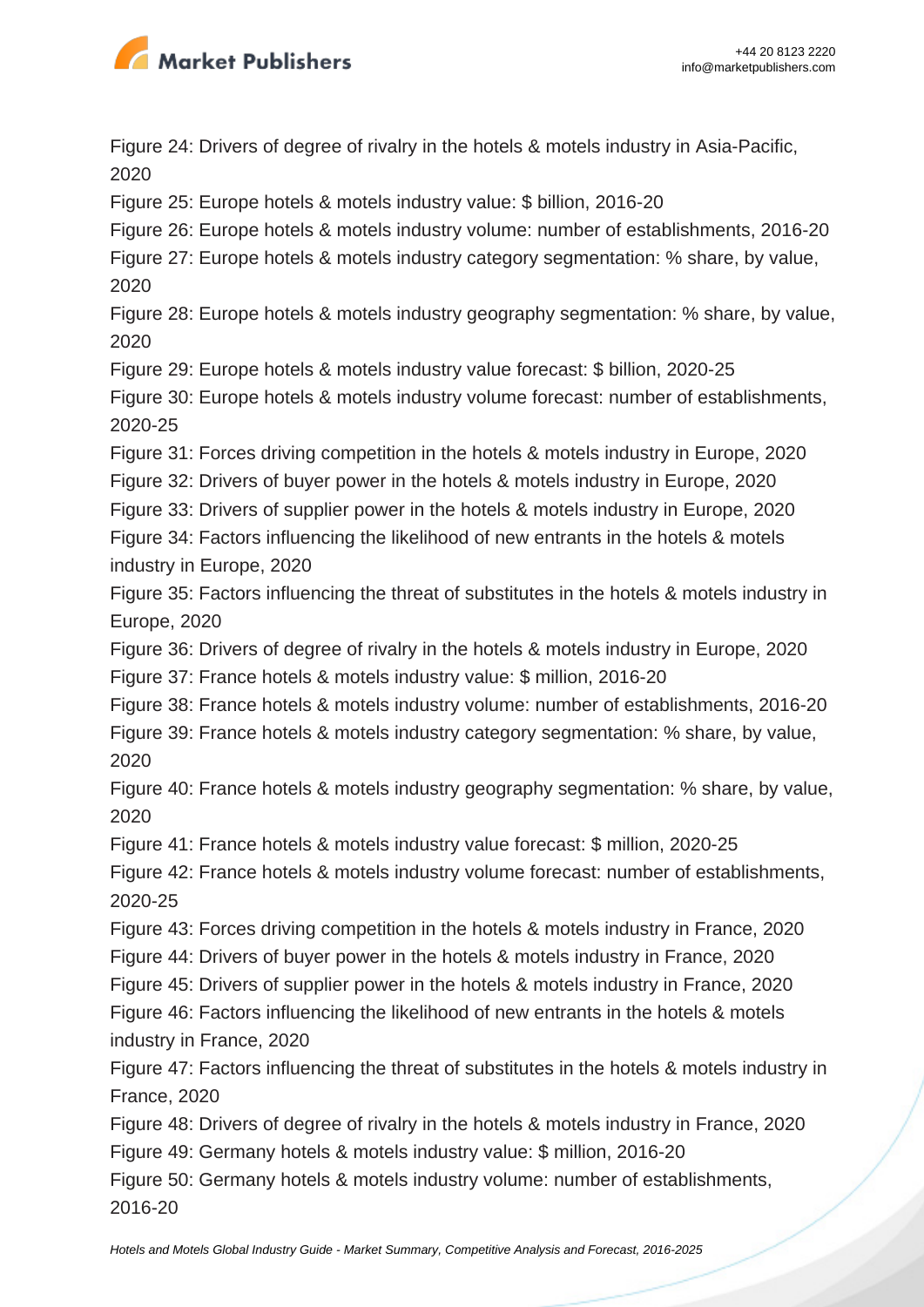

Figure 51: Germany hotels & motels industry category segmentation: % share, by value, 2020

Figure 52: Germany hotels & motels industry geography segmentation: % share, by value, 2020

Figure 53: Germany hotels & motels industry value forecast: \$ million, 2020-25

Figure 54: Germany hotels & motels industry volume forecast: number of establishments, 2020-25

Figure 55: Forces driving competition in the hotels & motels industry in Germany, 2020

Figure 56: Drivers of buyer power in the hotels & motels industry in Germany, 2020

Figure 57: Drivers of supplier power in the hotels & motels industry in Germany, 2020

Figure 58: Factors influencing the likelihood of new entrants in the hotels & motels industry in Germany, 2020

Figure 59: Factors influencing the threat of substitutes in the hotels & motels industry in Germany, 2020

Figure 60: Drivers of degree of rivalry in the hotels & motels industry in Germany, 2020 Figure 61: Italy hotels & motels industry value: \$ million, 2016-20

Figure 62: Italy hotels & motels industry volume: number of establishments, 2016-20

Figure 63: Italy hotels & motels industry category segmentation: % share, by value, 2020

Figure 64: Italy hotels & motels industry geography segmentation: % share, by value, 2020

Figure 65: Italy hotels & motels industry value forecast: \$ million, 2020-25

Figure 66: Italy hotels & motels industry volume forecast: number of establishments, 2020-25

Figure 67: Forces driving competition in the hotels & motels industry in Italy, 2020

Figure 68: Drivers of buyer power in the hotels & motels industry in Italy, 2020

Figure 69: Drivers of supplier power in the hotels & motels industry in Italy, 2020

Figure 70: Factors influencing the likelihood of new entrants in the hotels & motels industry in Italy, 2020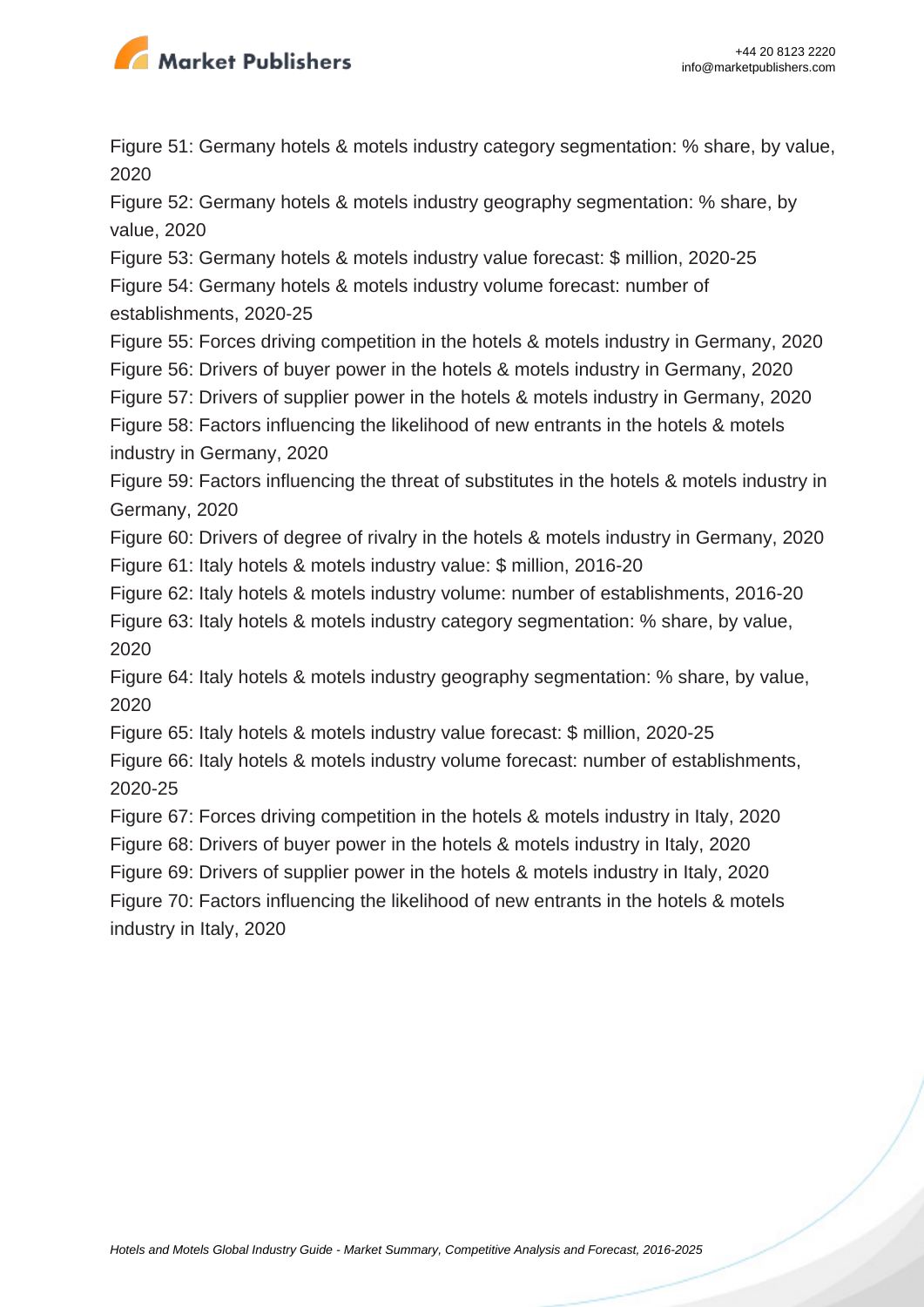

# I would like to order

Product name: Hotels and Motels Global Industry Guide - Market Summary, Competitive Analysis and Forecast, 2016-2025

Product link: [https://marketpublishers.com/r/HB34C9068201EN.html](https://marketpublishers.com/report/services/hotels/hotels-n-motels-global-industry-guide-market-summary-competitive-analysis-n-forecast-2016-2025.html)

Price: US\$ 1,495.00 (Single User License / Electronic Delivery) If you want to order Corporate License or Hard Copy, please, contact our Customer Service: [info@marketpublishers.com](mailto:info@marketpublishers.com)

# Payment

To pay by Credit Card (Visa, MasterCard, American Express, PayPal), please, click button on product page [https://marketpublishers.com/r/HB34C9068201EN.html](https://marketpublishers.com/report/services/hotels/hotels-n-motels-global-industry-guide-market-summary-competitive-analysis-n-forecast-2016-2025.html)

To pay by Wire Transfer, please, fill in your contact details in the form below:

First name: Last name: Email: Company: Address: City: Zip code: Country: Tel: Fax: Your message:

\*\*All fields are required

Custumer signature

Please, note that by ordering from marketpublishers.com you are agreeing to our Terms & Conditions at<https://marketpublishers.com/docs/terms.html>

To place an order via fax simply print this form, fill in the information below and fax the completed form to +44 20 7900 3970